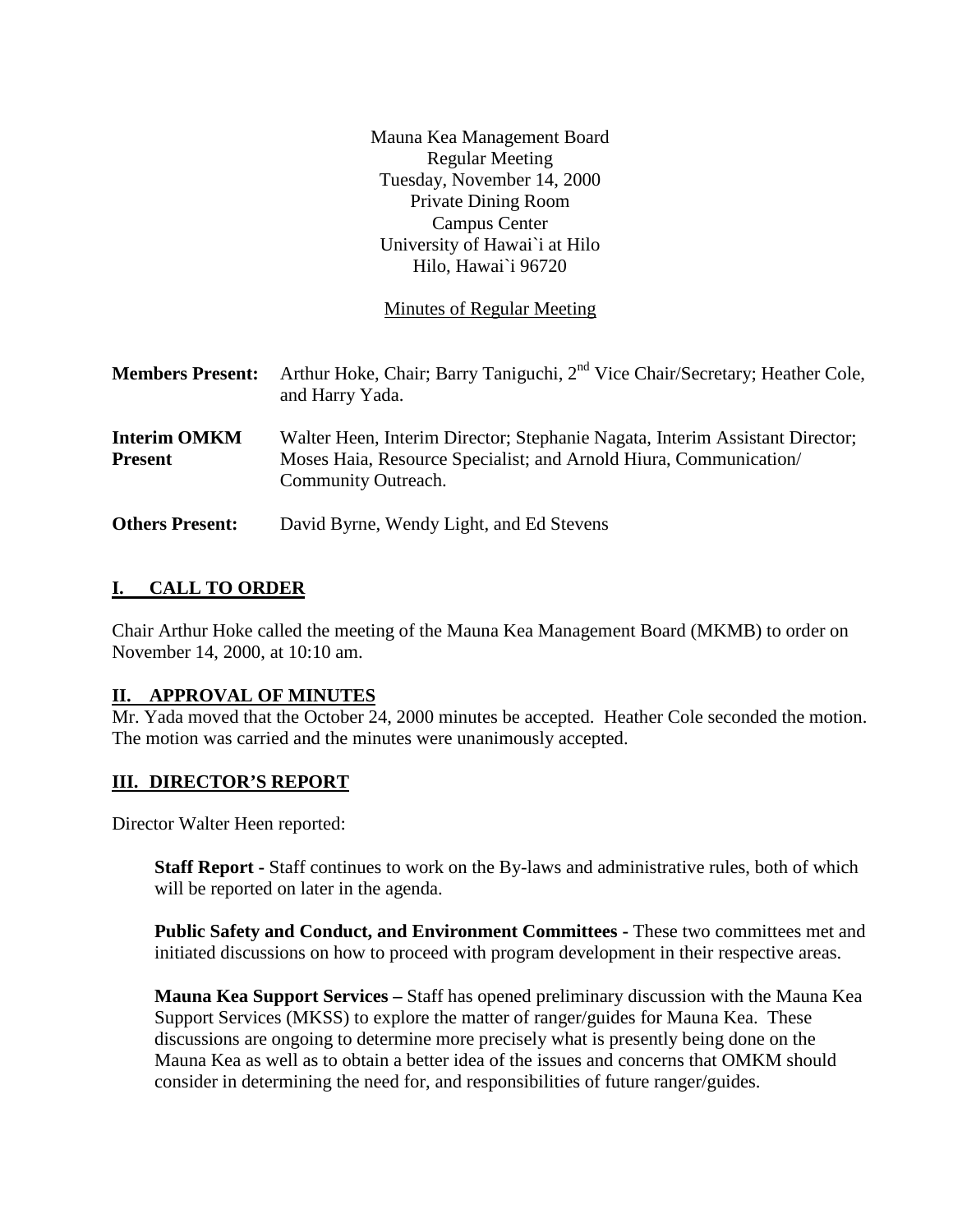**Meeting with IFA and Keck** –Bob McLaren of IFA and Fred Chaffee of Keck requested a meeting with OMKM. They asked what the process was for presenting their project to the Board. Mr. Chaffee reported that Keck is in the process of developing components for the outriggers. Director Heen requested copies of the sublease and on-site development agreement that governs development by Keck on Mauna Kea. Staff is presently reviewing these documents and will report at a later date.

**Design Review** – Staff continues to review the Design Review documents and Stephanie will report later in the agenda.

**OMKM Staff's Role** – Staff is in discussion among themselves to determine, define and refine the role Staff plays with respect to the MKMB and the Chancellor's office. There are still some areas where additional work is needed to clarify its role.

### **IV. OLD BUSINESS**

#### **A. Kahu Kupuna Council**

Moses Haia reported that although the agenda called for action on the adoption of guidelines for the Kahu Kupuna Council (hereinafter referred to as Council), staff again requests action be deferred until the next meeting of the Board. Mr. Haia suggested any questions regarding the proposed Council be addressed to Aha Hui Ku Mauna's representative, Ed Stevens, who was in attendance as a public observer.

In the interim, staff will be meeting with Aha Hui Ku Mauna to assist with defining and clarifying the responsibilities of the Council. A request was also made to change the name of the Council to Kahu Ku Mauna ("Guardians for the Mountain") because it better identifies the Council's responsibilities to the mountain and management thereof.

Staff recommends confirming the six individuals proposed by Aha Hui Ku Mauna for Council membership: Pualani Kanahele, Ululani Sherlock, David Mauna Roy, Larry Kimura, Hannah Kihilani Springer, and Ed Stevens. Three additional individuals, which will complete the Council membership, will be submitted at a later date.

Mr. Taniguchi moved to approve the six candidates for the Council. Ms. Cole seconded the motion. The motion was carried. Approval of the name change to Kahu Ku Mauna was deferred until such time adoption of the guidelines for the Council is presented for action.

### **B. Design Review Committee**.

### **1. Design Review Flow Chart**

A revised flow chart was reviewed and discussion revealed the President's role in determination of the status of a project was not clearly depicted. Further discussion resulted in placing the President between OMKM and the Minor and Major boxes.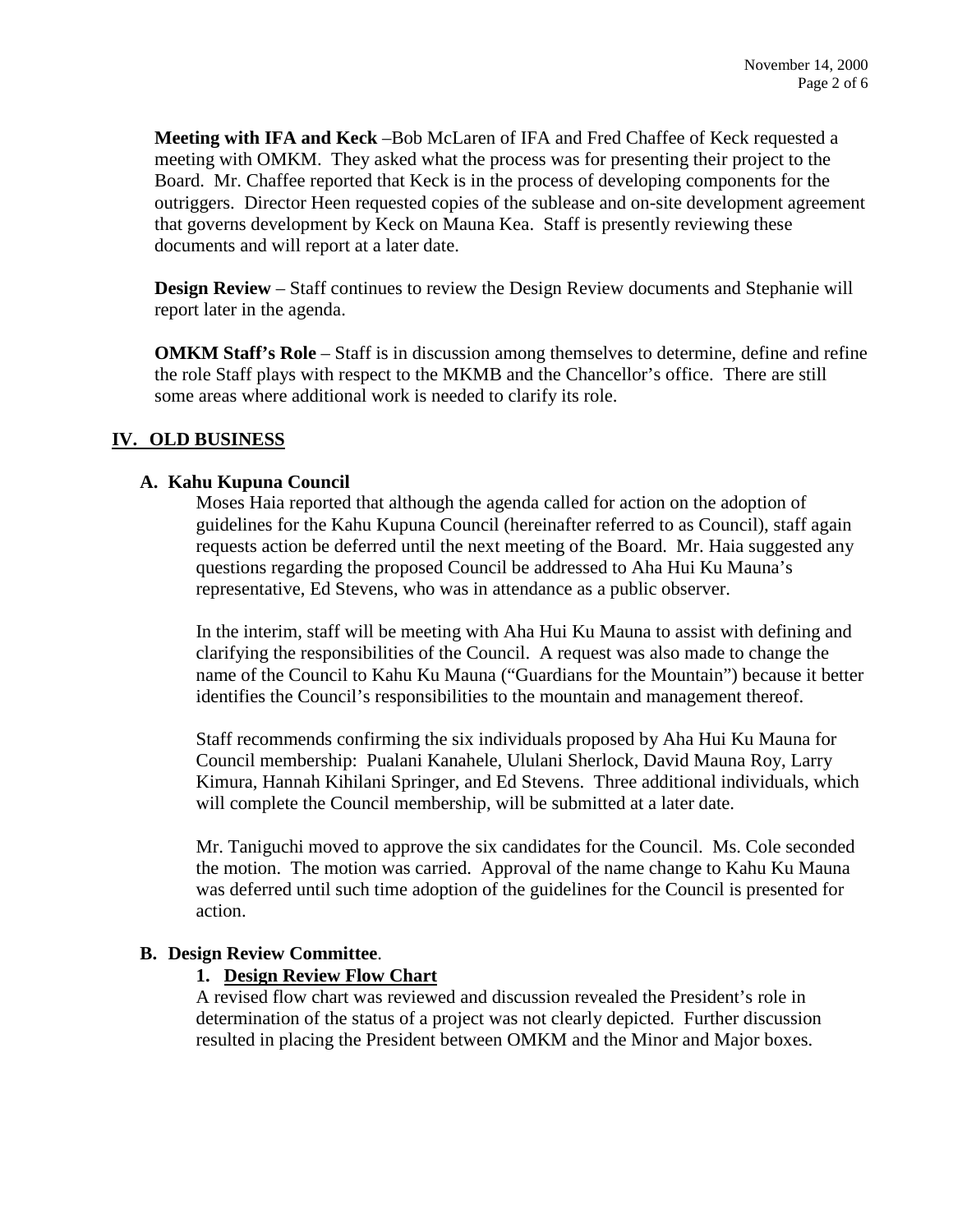### **2. Design Review Document**

A revised Design Review Document defining the parameters and guidelines for the DRC was distributed for discussion.

### **3. Staff Recommendations**

- a. Wherever the Master Plan indicates a representative from UH in the review process, that representative(s) should be someone from OMKM or MKMB.
- b. OMKM should coordinate all meetings for the Design Review process. This will ensure OMKM is kept in the loop and informed of design review activities.
- c. OMKM should be allowed to make site visits during the construction phase and OMKM should be responsible for handling complaints.
- d. DRC should be composed of professionals, and individuals selected should serve for the duration of a project. OMKM will be responsible for coordinating DRC meetings but DRC members would set meeting dates. Members of the DRC should be compensated with a nominal fee for attending meetings, plus travel expenses. A professional fee should also be paid upon submittal of a written professional opinion. These fees should be part of the applicant's cost of the project.
- e. Design review procedures, and DRC compensation and organizational structure should be made a part of the Administrative Rules.

### **4. Construction Phase Review**

It was agreed that oversight during the construction phase was needed. Concern was expressed whether OMKM had the expertise or appropriate personnel to review construction activities or to recognize activities or impacts that should be monitored.

It was suggested using the DRC for this function and adding "contracting professional services as deemed necessary" for construction phase recommendations and adding "and other professional services" to the duties of DRC members.

Mr. Taniguchi moved to approve the written Design Review document as amended, but stated the flow chart still needed to be amended. Mr. Yada seconded the motion. The motion was carried.

### **C. By-Laws**

Moses Haia stated the present form of the by-laws did not change from the last meeting. Staff recommended the bylaws be adopted in its present form with the understanding that the by-laws can be amended at any time upon Board approval.

Mr. Taniguchi had some minor changes that did not change the concept of the by-laws, such as terminology and grammar. Mr. Haia suggested that changes be submitted and the by-laws be adopted at the next meeting. Mr. Taniguchi suggested the by-laws be adopted in concept. Walter Heen concurred that the Board adopt the by-laws, and he also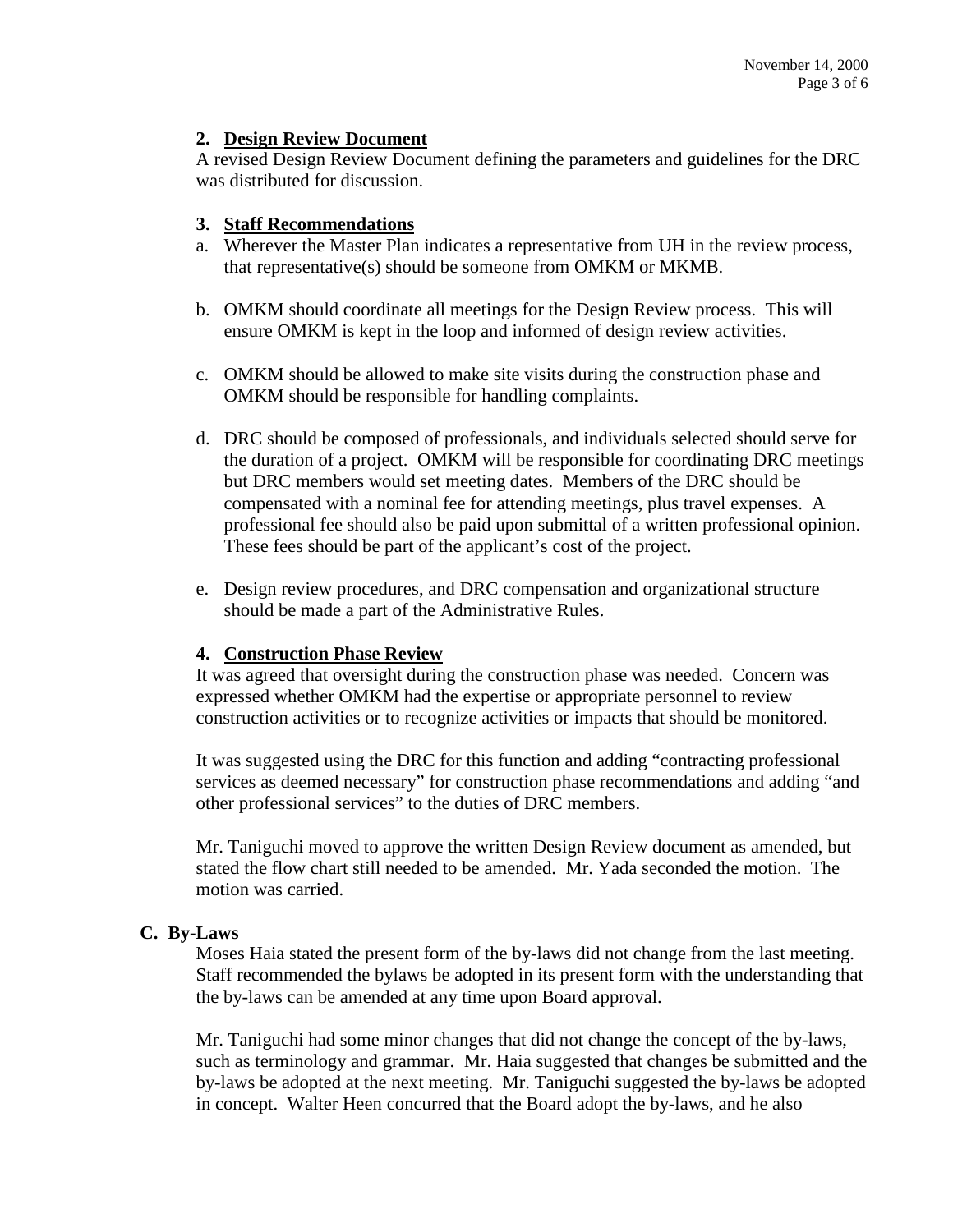suggested the Board authorize staff to make orthographic changes and bring up those changes up at the next meeting.

Mr. Taniguchi moved to adopt the by-laws in concept subject to orthographic changes to be presented at the next meeting. Ms. Cole seconded the motion. The motion was carried.

### **D. Committee Reports**

**Hawaiian Culture**: No report.

**Education**: No report.

**Environment:** Ms. Cole reported the committee met and selected 9 individuals to participate in the resource group. Rob Pacheco, chair of the committee, will be writing a letter to Ed Stevens asking if the Council would like to select a member to participate in the group. She also mentioned the names will be announced and brought up for Board approval upon acceptance by the individuals to serve.

**Public Safety and Conduct.** Mr. Yada reported the committee met on November 3, 2000. Tentative members of the resource group include Doug Lentz of Volcano National Park, Ron Koehler of Mauna Kea Support Services, and MKMB members – Arthur Hoke, Robert Pacheco and Mr. Yada. It is also anticipated someone from DLNR's Divison of Forestry and Wildlife would be included, but at this time that person has not been identified. It was decided the size of group would be kept to six and the group would invite resource people as needed.

Ron Koehler presented significant information about procedures on Mauna Kea. Doug Lentz will provide samples of rules and park policies for the committee to use in developing rules and policies.

Mr. Yada will be chairing the committee

#### **Administrative Rules -** No report

**Budget:** Mr. Taniguchi reiterated the committee prepared a budget that was submitted to the Board of Regents, which approved the budget. It is now in the hands of the legislature for funding. In conversation with President Mortimer, Mr. Taniguchi feels the President is committed to getting the full amount requested.

### **E. Letterhead**

Mr. Hiura circulated various renditions of one of the logos presented at the previous meeting. Requests for quotes were sent to several printers in Hilo and he is still waiting for replies. Minimum runs will be made due to the temporary location of the office.

The logo with the aerial view was selected. Mr. Hiura explained this version of the logo offers a generic approach to astronomy and did not emphasize the observatories, which he felt OMKM did not want to be strongly identified with. It also contains the Southern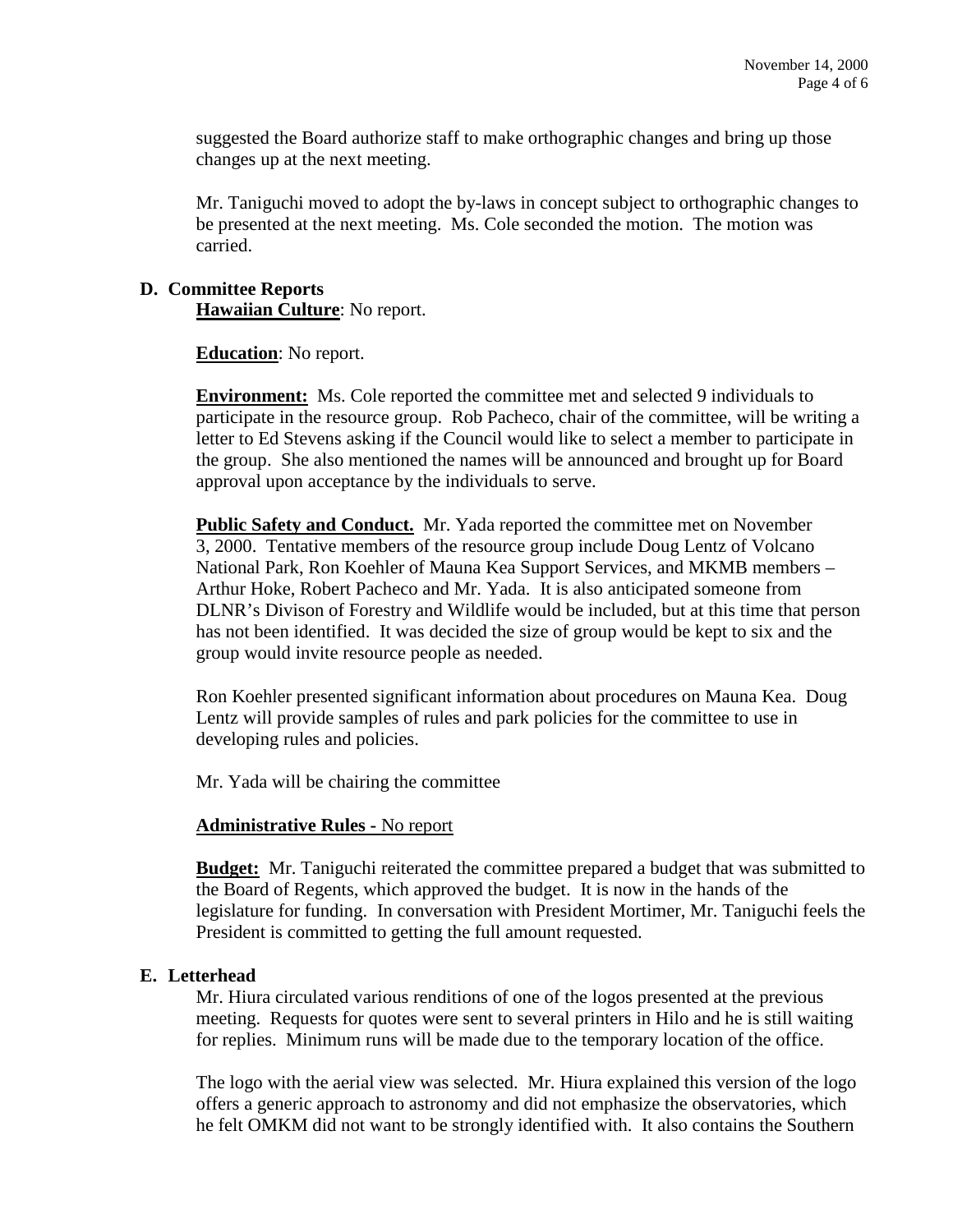Cross constellation and the mountain, both of which hold significant meaning to the Hawaiian culture.

#### **F. Newsletter**

Mr. Hiura reported the newsletter would be an  $8.5$ "  $X$  11" format. A draft layout was circulated for review. There will be some spot color with black and white text. He thanked Ed Stevens for the contribution of his article.

Spec sheets were sent to printers for quotes and he is still waiting for bids.

For the first issue, Chair of the Board, Arthur Hoke and Director Heen were asked to submit articles. It is still anticipated the final layout will be 8 pages as originally planned.

In the future, articles from other entities that have relationships with Mauna Kea will be sought which will provide a forum for a variety of ideas. Although OMKM will maintain oversight of the newsletter, including editorials as agreed earlier, the newsletter will not focus strictly on OMKM or MKMB, but will involve the Hawaiian, environmental, and astronomy communities, as well as the general public.

The Office is currently compiling a mailing list. A list has been obtained from Group 70 that includes IFA's "Vision" mailing list, and state schools and libraries.

Staff of OMKM will be finalizing the logo which will be ready in time for the newsletter's production.

# **V. NEW BUSINESS**

No new Business

# **VI. DATE OF NEXT MEETING**

The next meeting will be held on Tuesday, November 28, 2000. Location is still to be announced.

### **VII. ANNOUNCEMENTS**

Mr. Stevens asked that although the adoption of the guidelines was deferred, but since the six members were officially confirmed, could the Kahu Kupuna Council officially meet with the six members. Chair Hoke confirmed the official status of the Council. Mr. Stevens indicated the Council would begin the process of screening for the additional three seats on the Council. These names will be submitted to the Board for confirmation.

A discussion followed regarding whether the Council should be a regular item on the agenda and provide a report similar to other board committees, or should Council representatives sit on various committees to provide input. It was determined that neither was appropriate and instead the Council should be allowed to report any issues or concerns it has at each Board meeting. It was further determined that the Council, as one of three entities identified in the Master Plan, has the privilege of providing comment at any time during the MKMB meeting.